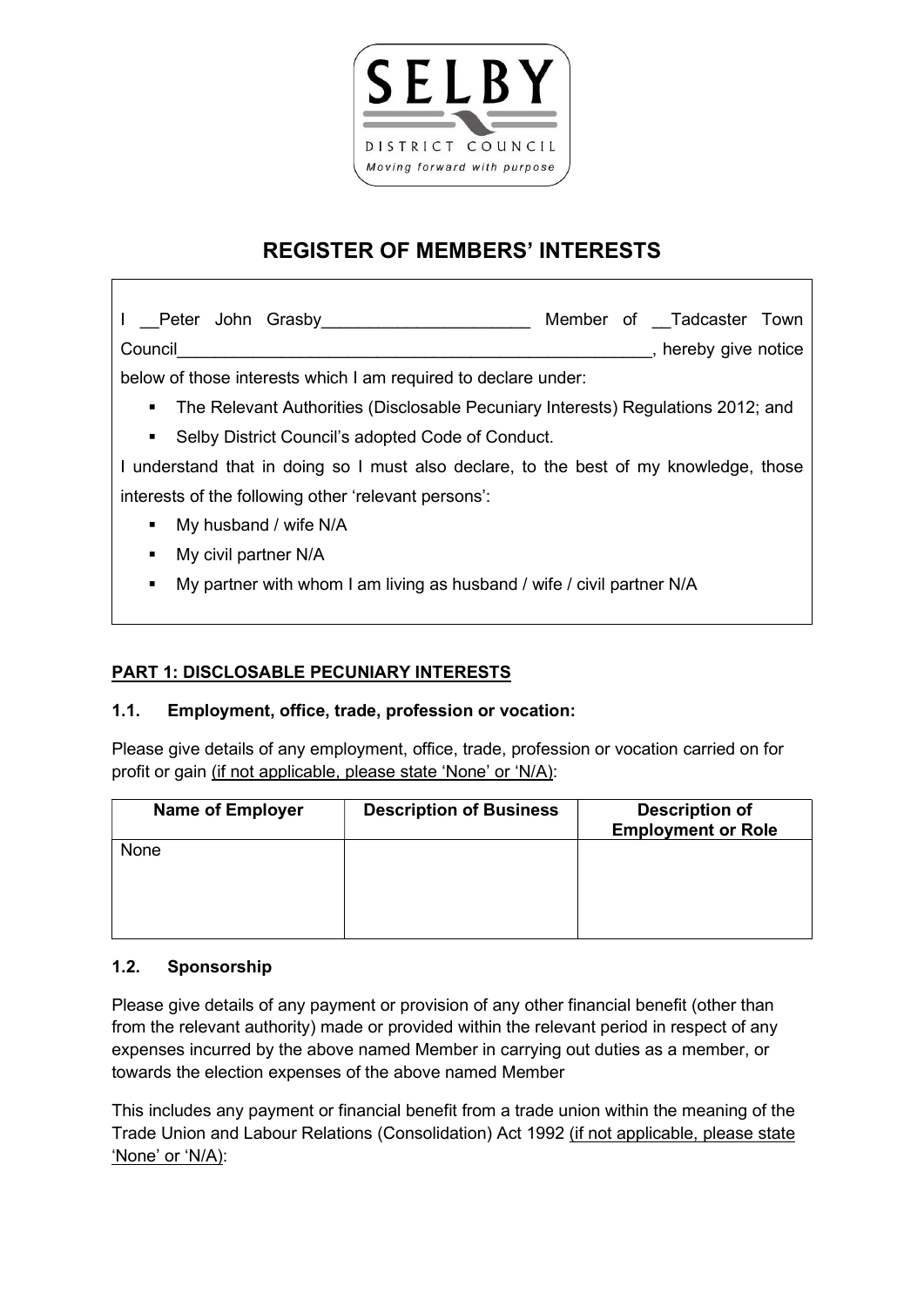| Name of Body | <b>Nature of Benefit</b> | <b>Beneficiary (Councillor /</b><br><b>Spouse / Civil Partner)</b> |
|--------------|--------------------------|--------------------------------------------------------------------|
| None         |                          |                                                                    |
|              |                          |                                                                    |

## 1.3. Contracts

Please give details of any contract which is made between the relevant person (or a body in which the relevant person has a beneficial interest) and the relevant authority:

- **Under which goods or services are to be provided or works are to be executed; and**
- Which has not been fully discharged:

(if not applicable, please state 'None' or 'N/A)

| <b>Description of Contract</b> |  |  |  |
|--------------------------------|--|--|--|
| None                           |  |  |  |
|                                |  |  |  |
|                                |  |  |  |
|                                |  |  |  |

### 1.4. Land

Please give details of any beneficial interest in land which is within the area of the relevant authority (e.g. your home address / any other land owned) (if not applicable, please state 'None' or 'N/A):

| <b>Address / Description of Land</b> | Nature of Interest (e.g. home) |
|--------------------------------------|--------------------------------|
| Home, as listed as per application   | Owns the property outright.    |
|                                      |                                |

#### 1.5. Licences

Please give details of any licence (alone or jointly with others) to occupy land in the area of the relevant authority for a month or longer (if not applicable, please state 'None' or 'N/A):

| <b>Address / Description of Land</b> | <b>Nature of Licence</b> |
|--------------------------------------|--------------------------|
| <b>None</b>                          |                          |
|                                      |                          |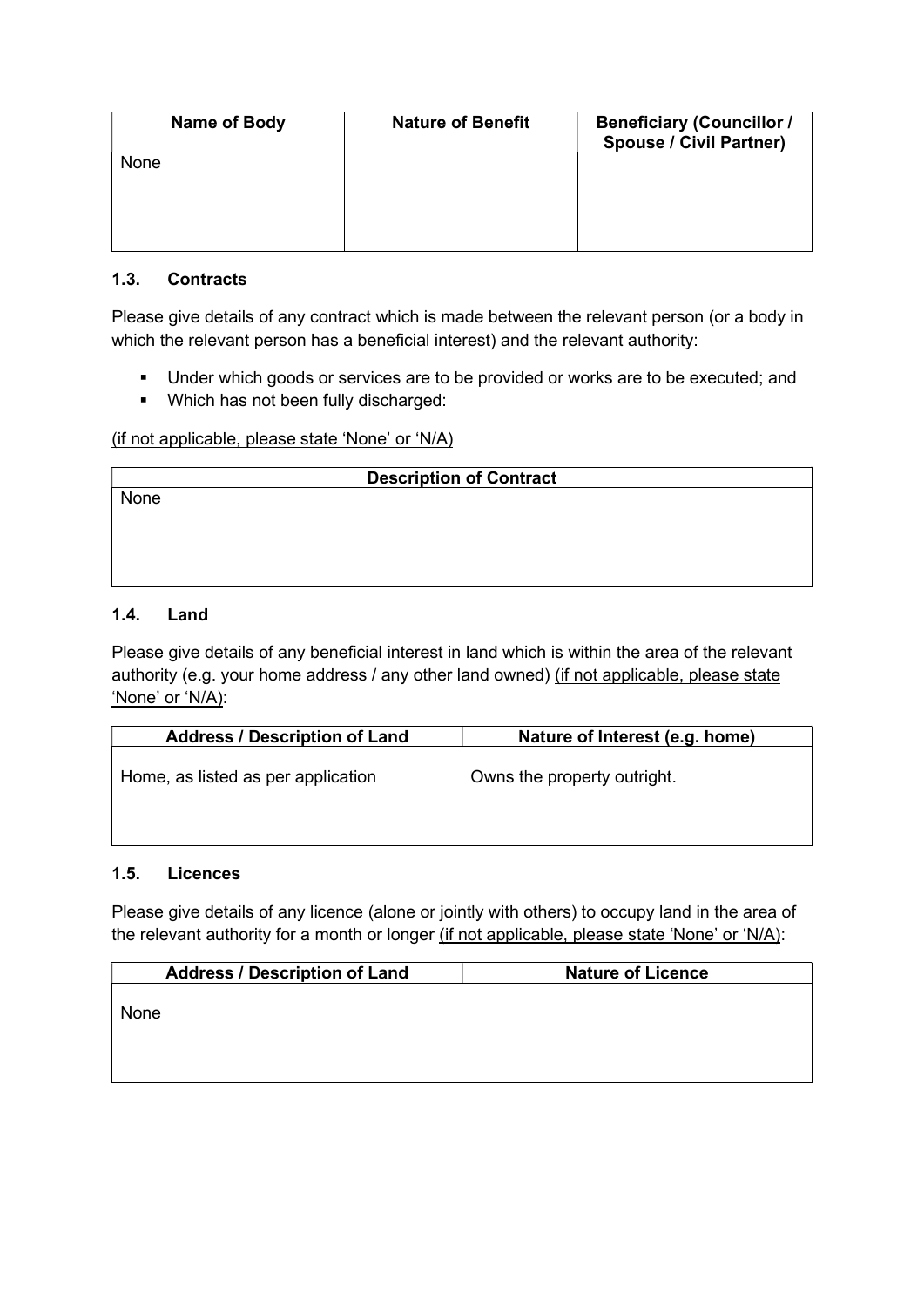#### 1.6. Corporate Tenancies

Please give details of any tenancy where (to the above named Member's knowledge):

- The landlord is the relevant authority: and
- The tenant is a body in which the relevant person has a beneficial interest:

(if not applicable, please state 'None' or 'N/A)

| <b>Address / Description of Property</b> | <b>Nature of Interest in Property</b> |
|------------------------------------------|---------------------------------------|
|                                          |                                       |
| <b>None</b>                              |                                       |
|                                          |                                       |
|                                          |                                       |

## 1.7. Securities

Please give details of any beneficial interest in securities of a body where:

- That body (to the above named Member's knowledge) has a place of business or land in the area of the relevant authority; and
- **Either:** 
	- The total nominal value of the securities exceeds £25,000 or one hundredth of the total issued share capital of that body; or
	- If the share capital of that body is of more than one class, the total nominal value of the shares of any one class in which the relevant person has a beneficial interest exceeds one hundredth of the total issued share capital of that class

(if not applicable, please state 'None' or 'N/A)

#### Name of Company / Body

N/A

# PART 2: OTHER INTERESTS

Please give details of membership of the following:

- Any body to which you have been appointed by the relevant authority
- Any public body
- Any charitable body
- Any political party, trade union, or other body where one of the principle purposes of that body is to influence public opinion or policy:

(if not applicable, please state 'None' or 'N/A)